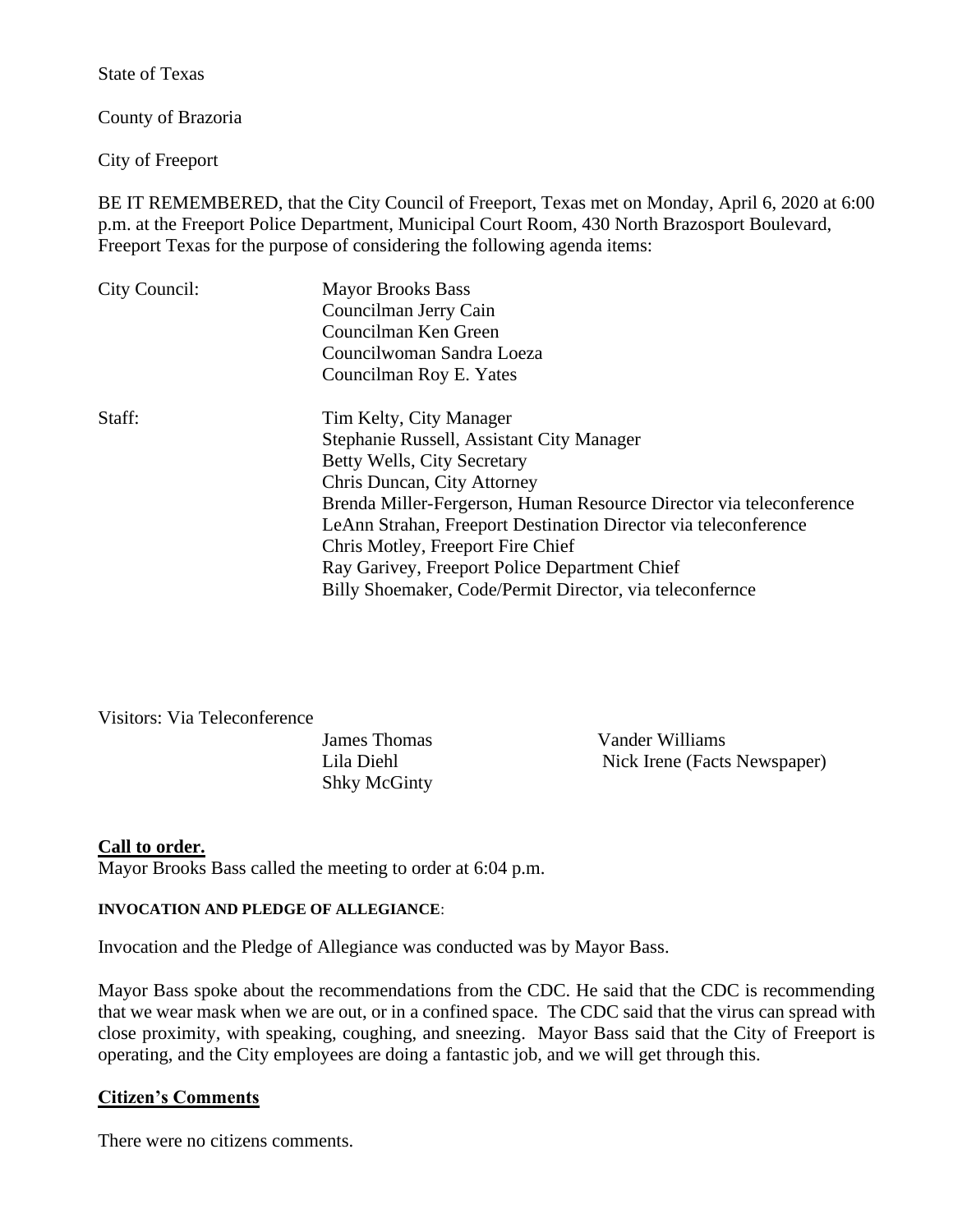# **PRESENTATIONS/ANNOUNCEMENTS: Announcements by Mayor, City Council and/or Staff**

### Proclamation of the City of Freeport designating April 2020 Fair Housing Month.

Mayor Brooks Bass read the proclamation of the City of Freeport proclaiming that April 2020 as Fair Housing Month.

#### Presentation by Brazoria County SPCA.

Mayor Bass passed this item.

#### Emergency management briefing COVID-19.

Freeport Fire Chief Chis Motley spoke to council about the changes that have been made with the Freeport Fire and EMS department. He said that the departments have been split to divide the personnel into two locations. One location is at the Service Center and the other is still at the station. Mayor Bass asked what the reason for this is and Chief Motley said that this will help with the number of personnel being exposed to a call. Chief Motley said that there are daily afternoon conference calls. He said that they have inventory at the fire department, hand sanitizers and mask if other departments are in need of these they just have to call. Chief Motley said the city is doing the recommendations from the Brazoria County Health Department and the CDC. Mayor Bass asked if Chief Motley was the first contact other than himself or Mr. Kelty if there were a positive result of COVID-19 in the City of Freeport. Chief Motley said that his Deputy Chief is the one that is receiving these calls. Mayor Bass asked what is protected information? Chief Motley said this is the patient information to identify the patient. This information may be shared with the first responders. Councilwoman Loeza asked if there are a series of questions that are asked when calls come in. Chief Motley said yes, there are a series of questions that are asked this is so EMS will know what level of personal protective equipment (PPE) to wear. Mayor Bass asked what safety plans are gone over with your staff? Chief Motley said that the previous information is just reiterated. Mayor Bass asked if there is anything that the City can do, that isn't already being done? Chief Motley said no, not at this time.

Freeport Police Chief Ray Garivey spoke to council about the things that the Freeport Police Department is doing, he said that calls for service are down. This means that they are not getting called out for disturbances. Chief Garivey said that he is proud of our residents. He said that the officers have mask, gloves and sanitizers in all units. Chief Garivey said that the officers are keeping distance from each other. Chief Garivey said that the PD has installed a Ring doorbell so that they may ask a series of questions to the residents before going out to speak with them. Mayor Bass asked what the idea was with having more police presence out on the streets? Chief Garivey said to have more visibility, he said that he has the detective division in uniform and on the streets. He said that they are split in half, half is on nights, and half are on days. Mayor Bass asked what are you doing when you are wearing your coveralls? Chief Garivey said that they are taking care of projects at the Police Department, he said with calls being down they can take care of the City that takes care of us. Councilwoman Loeza asked if there are calls of people having large get togethers at their homes? Chief Garivey said yes and there is a \$2000 fine that can be issued if you are in violation to the Order. Councilwoman Loeza asked about the basketball nets that are at the parks, she asked if this is something that the city should take down, as the City of Houston did? Chief Garivey said that if a couple of people want to go and play basketball then do it. The problem begins if there are large groups playing.

City Manager Tim Kelty said that he has spoken with some employees today and one of the things that he keeps stressing to the City employees is that we are essential employees. This is because we provide a service to the public. We need to make sure that our city residents have sewer and water, and that they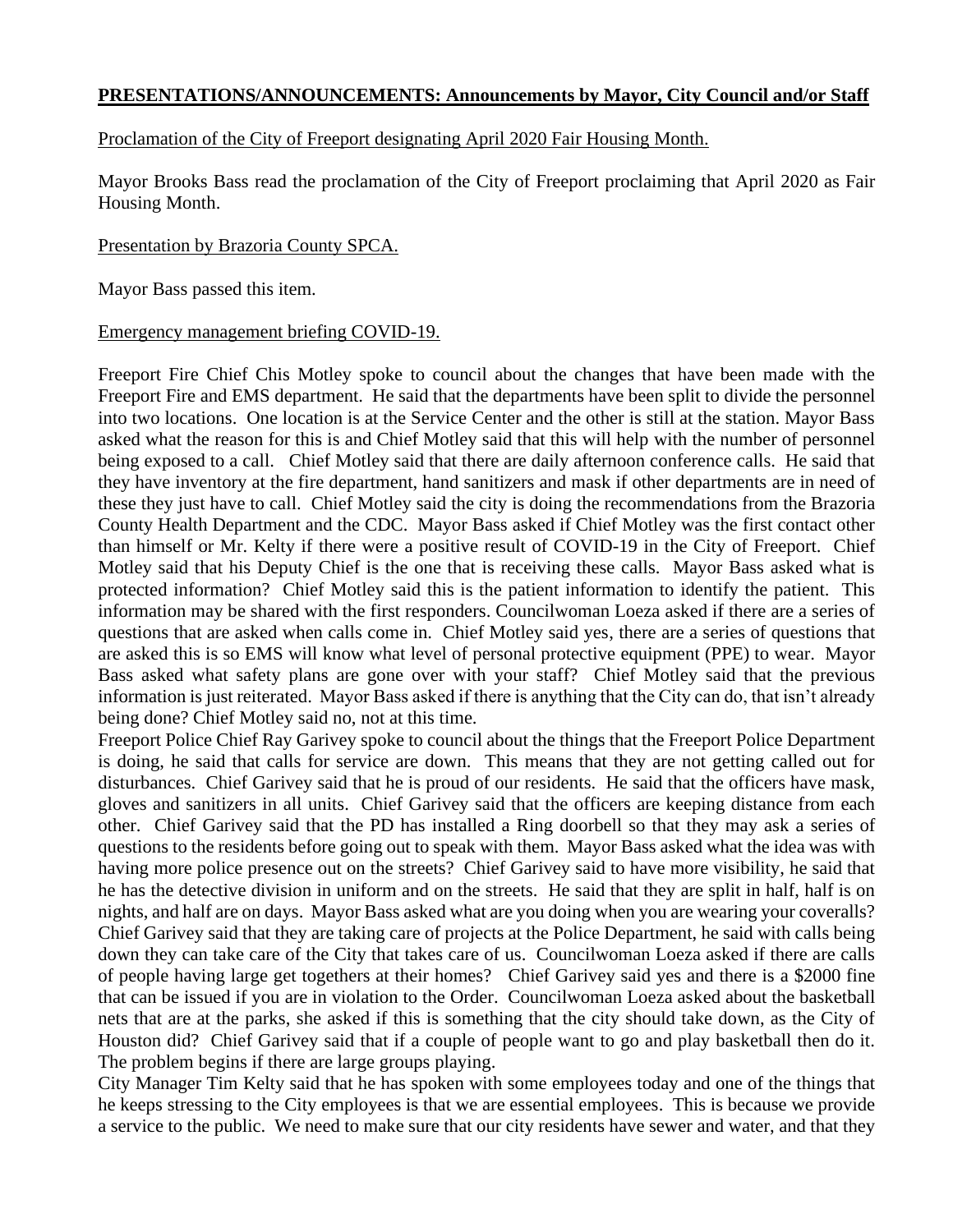feel safe, parks are still open, and they must be maintained. Mr. Kelty said at this point all city employees are still working in the city. Some have gone to shift work with rotating shifts. This is to help if one employee gets sick, they don't all get sick. He said that we will take care of our employees, so that they can take care of the public. Mr. Kelty thanked the Mayor for providing lunch on Friday for the City employees.

# **REGULAR SESSION**

Consideration and possible action on the approval of City Council meeting minutes from March 20, 2020 Emergency Meeting and from March 23, 2020.

On a motion by Councilwoman Loeza, seconded by Councilman Cain, with all present voting "Aye"5-0 Council unanimously approved the meeting minutes from March 20, 2020 Emergency Meeting and from March 23, 2020.

# Consideration and possible action on Resolution No. 2020-2625 a resolution providing a temporary amendment to the Freeport Personnel Policy Handbook.

City Manager Tim Kelty presented to council Resolution No. 2020-2625 this resolution will allow adoption of changes to the Freeport Personnel Handbook, regarding emergency leave. Mr. Kelty said that two of the changes to the policy will be temporary changes. These are the result of Federal Legislation mandate. Mr. Kelty said that the third policy change addresses a need in our personnel policy, the emergency event leave policy was previously designed for hurricane situations. This policy will allow full time employees to have a negative sick leave balance up to 80 hours, with reimbursement of balance through future accruals or cash payment. Mr. Kelty said that the permanent addition to the City's Personnel Policy will allow this to the first responders as well. Mr. Kelty said that the first two policy changes are required, and the third is a cleanup to the personnel policy. Councilwoman Loeza asked if the employee would have to deplete their vacation or sick time, before these 80 hours were given. Mr. Kelty said yes, they will have to use their personal time before they could use these hours. Councilwoman Loeza asked how part time employees time would work. Assistant City Manager Stephanie Russell said that under the Federal Mandate for part time employees there is a percentage as well. Councilman Green asked if the Federal Mandate will supersede anything that the city has done? Stephanie Russell said yes.

On a motion by Councilwoman Loeza, seconded by Councilman Green, with all present voting "Aye"5- 0 Council unanimously approved Resolution No. 2020-2625, a resolution providing a temporary amendment to the Freeport Personnel Policy Handbook

# Consideration and possible action approving Resolution No. 2020-2623 to designate authorized signatory for Hurricane Harvey Disaster Recovery Program Contract.

Freeport Fire Chief Chris Motley presented to council Resolution No. 2020-2623 he said that this resolution will designate authorized signatory's for Hurricane Harvey CDBG contract. He said that this is a grant project. Mayor Bass asked what this money will be used for. Chief Motley said that these funds will replace the inlet screen at the sewer plant, that was damaged during Hurricane Harvey.

On a motion by Councilwoman Loeza, seconded by Councilman Yates, with all present voting "Aye"5- 0 Council unanimously approved Resolution No. 2020-2623, a resolution designating signatory for Hurricane Harvey CDBG contract.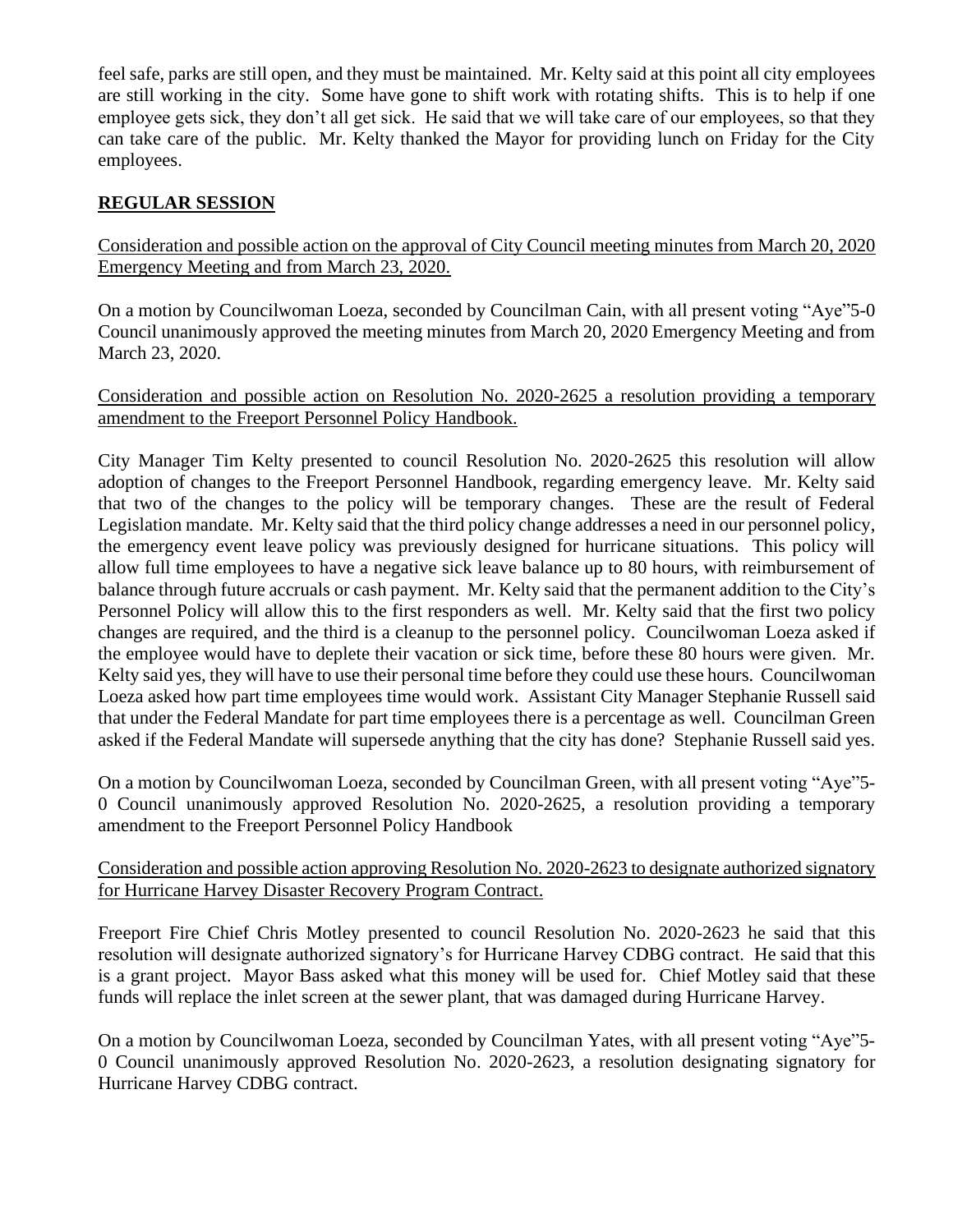Consideration and possible action approving Resolution No. 2020-2624 adopting required Community Development Block Grant (CDBG-DR) Civil Rights Policy

Freeport Fire Chief Chris Motley presented to council Resolution No. 2020-2624 a resolution adopting required CDBG-CR Civil Rights Policy. Chief Motley said that this resolution is brought by the Grant writer and what it does is allows the Mayor to sign documents, this is for the same project that was just adopted.

On a motion by Councilman Yates, seconded by Councilman Cain, with all present voting "Aye"5-0 Council unanimously approved Resolution No. 2020-2624 adopting required Community Development Block Grant (CDBG-DR) Civil Rights Policy.

# **WORK SESSION:**

Mayor Bass said that these are interesting times, he said that each day is different. He said though the numbers vary on the COVID-19, we are still increasing. Mayor Bass said that the County Judge stressed today that we need to do the basic things, wash your hands, do not touch eyes or nose, and if you must cough then cough into your elbow. It was also said that we need to follow the CDC recommendations, if you are out in public use the six feet distancing and to use a mask. Mayor Bass said that our city workers are courageous, they are out there every day. Fixing the roads, keeping the books, cleaning the parks, cleaning all city buildings. What these employees are doing is creating a safe spot for our residents. He said that the restrooms in our park are being sanitized, and this speaks volume of our city employees. He said as Mayor this makes him very proud of this fine city. He said that he encourages everyone to practice personal hygiene. Mayor Bass said that he wants to thank the residents of the city as well. Mayor Bass said that he had a young couple come to his home to return his sons wallet, he said that this why he lives in the City of Freeport.

Councilman Green said that the city workers are doing a tremendous job on Broad Street. He said that they have the curbs in, and he knows that the paving cannot be done until the curbs are complete. Councilman Green also thanked Chief Garivey and the officers for the help that they gave. Councilman Green said that the mirrors on the Levy was a great idea, but there was an accident and he recommends a yellow stripe to divide the lanes to prevent people from driving just down the middle. Mr. Kelty said that we will get this taken care of.

Councilman Cain said that he would like everyone to continue to support and pray for our first responders. He said to follow the recommendations of the CDC. Councilman Cain said that on the corner of Riverview and Acacia Circle it looks like a curb was taken out. He said he would like someone to go and look at this and to please get it cleaned up. He said that after the rain over the weekend it looks like some of the storm drains with the grating has substantial amount of debris, he asked if we can get the street sweeper to get these drains cleaned up.

Councilwoman Loeza said it looks like the trash has been picked up in her area. She said that there is an improvement. She said that on Ave D there is a vacant lot, and she is just curious who owns this lot. Mayor Bass said to get the address and we will find out. Councilwoman Loeza said that on the back of the Pawn shop there are dump trucks just parked there. She asked if they are just parked here or is this a business. Chief Garivey said that this is a business. She also said that there is still yard parking on Dixie and 5<sup>th</sup> Street, she said that you can tell these cars are not being used and they have been here for months. Councilwoman Loeza asked about the fencing that has been put up on the levy at the new river. City Manager Tim Kelty said that this is owned by Velasco Drainage District and they put the fence to stop illegal dumping, and to keep the homeless from living there.